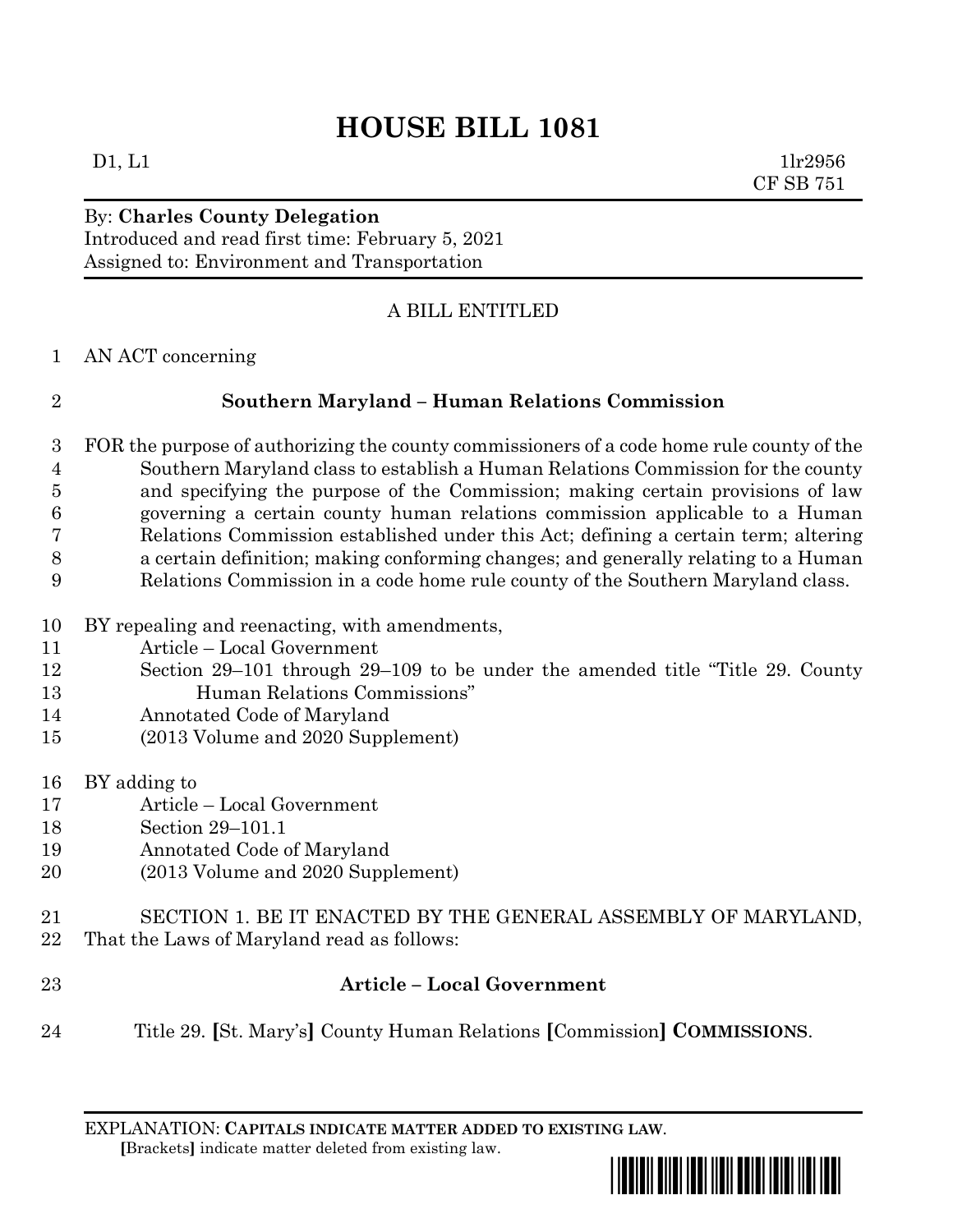|                | $\overline{2}$                                                                                                                                                                   | <b>HOUSE BILL 1081</b>                                                                                                                                                  |  |
|----------------|----------------------------------------------------------------------------------------------------------------------------------------------------------------------------------|-------------------------------------------------------------------------------------------------------------------------------------------------------------------------|--|
| $\mathbf 1$    | $29 - 101.$                                                                                                                                                                      |                                                                                                                                                                         |  |
| $\overline{2}$ | (a)                                                                                                                                                                              | In this title the following words have the meanings indicated.                                                                                                          |  |
| 3              | (b)                                                                                                                                                                              | "Alternative dispute resolution" includes mediation.                                                                                                                    |  |
| 4              | $\left( \mathrm{c}\right)$                                                                                                                                                       | "Commission" means:                                                                                                                                                     |  |
| $\overline{5}$ |                                                                                                                                                                                  | (I)<br>the St. Mary's County Human Relations Commission; OR                                                                                                             |  |
| 6<br>7         |                                                                                                                                                                                  | A HUMAN RELATIONS COMMISSION IN A CODE HOME RULE<br>(II)<br>COUNTY OF THE SOUTHERN MARYLAND CLASS.                                                                      |  |
| 8<br>9<br>10   | "COUNTY COMMISSIONERS" MEANS THE COUNTY COMMISSIONERS OF<br>(D)<br>ST. MARY'S COUNTY OR THE COUNTY COMMISSIONERS OF A CODE HOME RULE<br>COUNTY OF THE SOUTHERN MARYLAND CLASS.   |                                                                                                                                                                         |  |
| 11             | $29 - 101.1.$                                                                                                                                                                    |                                                                                                                                                                         |  |
| 12<br>13       | THIS TITLE APPLIES TO ST. MARY'S COUNTY AND TO A CODE HOME RULE<br>COUNTY OF THE SOUTHERN MARYLAND CLASS.                                                                        |                                                                                                                                                                         |  |
| 14             | $29 - 102.$                                                                                                                                                                      |                                                                                                                                                                         |  |
| 15<br>16<br>17 | By ordinance or resolution, [the County Commissioners of St. Mary's County]<br>(a)<br>COUNTY COMMISSIONERS may establish a Human Relations Commission for [the] THEIR<br>county. |                                                                                                                                                                         |  |
| 18             | (b)                                                                                                                                                                              | The purposes of [the] A Commission are to:                                                                                                                              |  |
| 19<br>20       |                                                                                                                                                                                  | promote understanding and harmony of relationship among the people<br>(1)<br>of the county through the study of the nature and causes of social friction and prejudice; |  |
| 21<br>22       | and                                                                                                                                                                              | (2)<br>advance the means for the alleviation of social friction and prejudice;                                                                                          |  |
| 23             |                                                                                                                                                                                  | (3)<br>further the American ideal of equality and justice.                                                                                                              |  |
| 24             | $29 - 103.$                                                                                                                                                                      |                                                                                                                                                                         |  |
| 25<br>26       | (a)<br><b>COMMISSIONERS</b> shall:                                                                                                                                               | The<br>Commissioners<br>St.<br>[County]<br>of<br>Mary's<br>County<br><b>COUNTY</b>                                                                                      |  |
| 27             |                                                                                                                                                                                  | determine the size of the Commission;<br>(1)                                                                                                                            |  |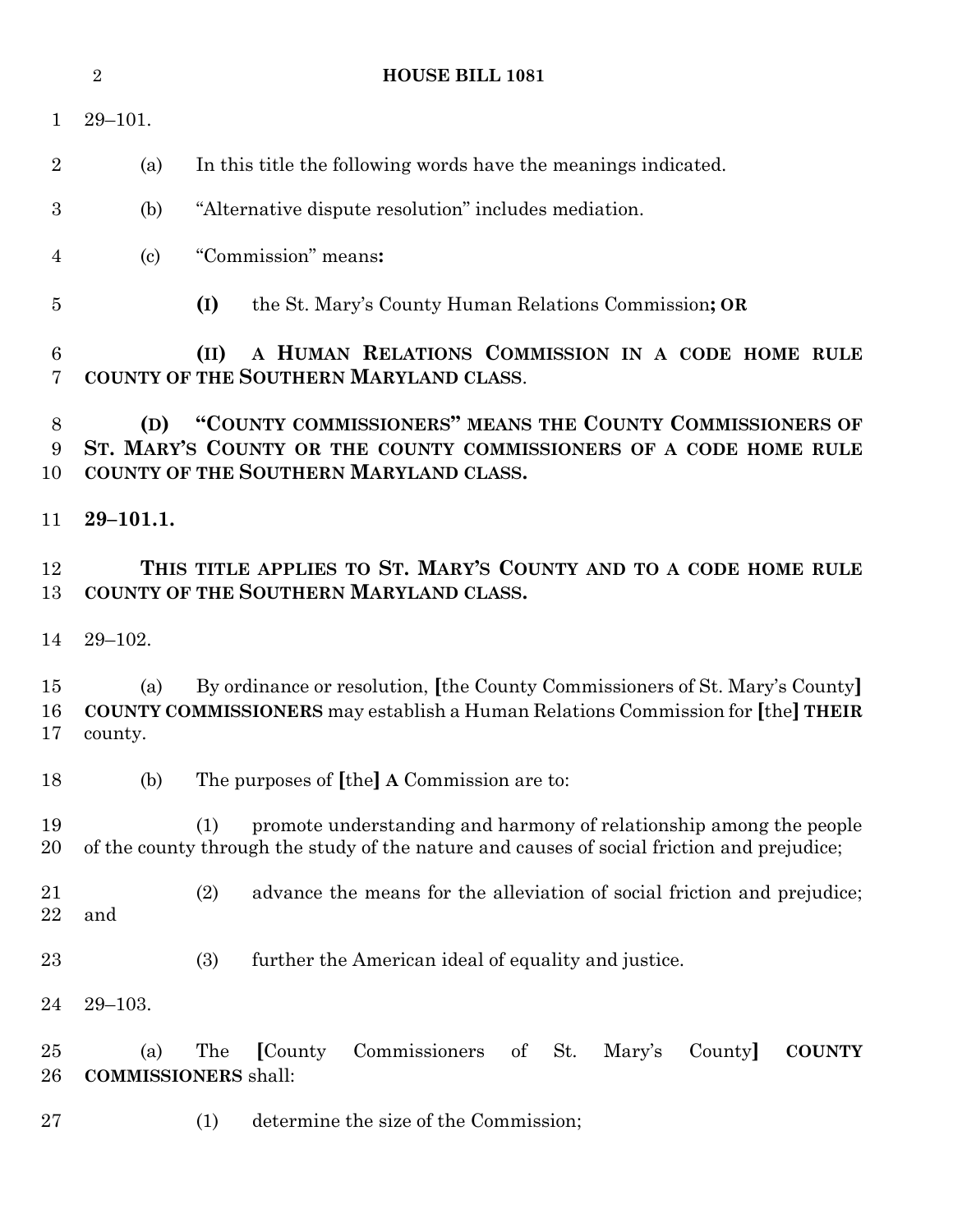| $\mathbf{1}$                       | (2)<br>appoint the members of the Commission; and                                                                                                                               |                                   |  |  |
|------------------------------------|---------------------------------------------------------------------------------------------------------------------------------------------------------------------------------|-----------------------------------|--|--|
| $\sqrt{2}$<br>$\boldsymbol{3}$     | ensure that the membership of the Commission reflects the diversity of<br>(3)<br>the people of the county.                                                                      |                                   |  |  |
| $\overline{4}$                     | The term of a member is 4 years.<br>(b)<br>(1)                                                                                                                                  |                                   |  |  |
| $\overline{5}$<br>$\boldsymbol{6}$ | (2)<br>The terms of the members shall be staggered in a manner determined<br>by the [County Commissioners of St. Mary's County] COUNTY COMMISSIONERS.                           |                                   |  |  |
| $\overline{7}$                     | (3)<br>A member may not serve more than two consecutive terms.                                                                                                                  |                                   |  |  |
| 8                                  | $29 - 104.$                                                                                                                                                                     |                                   |  |  |
| 9<br>10                            | From among its members, [the] A Commission shall select a chair and a vice<br>(a)<br>chair of the Commission.                                                                   |                                   |  |  |
| 11                                 | The terms of the chair and vice chair are 1 year.<br>(b)<br>(1)                                                                                                                 |                                   |  |  |
| 12<br>13                           | A member may not serve as the chair or vice chair for more than two<br>(2)<br>consecutive terms.                                                                                |                                   |  |  |
| 14                                 | $29 - 105.$                                                                                                                                                                     |                                   |  |  |
| 15<br>16                           | A member of [the] A Commission may not receive compensation as a member<br>(a)<br>of the Commission.                                                                            |                                   |  |  |
| 17<br>18<br>19                     | St.<br>Commissioners<br>of<br>(b)<br>The<br>[County]<br>may appropriate money for the administrative support of the<br><b>COMMISSIONERS</b><br>Commission.                      | Mary's<br>County<br><b>COUNTY</b> |  |  |
| 20                                 | $29 - 106.$                                                                                                                                                                     |                                   |  |  |
| 21                                 | [The] A Commission may:<br>(a)                                                                                                                                                  |                                   |  |  |
| 22<br>23<br>24                     | provide advice and assistance related to the filing and processing of<br>(1)<br>grievances and complaints of discrimination with the appropriate federal and State<br>agencies; |                                   |  |  |
| 25<br>26                           | (2)<br>educate the community on the rights and responsibilities of people<br>relating to housing, employment, and public accommodations;                                        |                                   |  |  |
| 27                                 | (3)<br>advocate for the removal of all vestiges of discrimination; and                                                                                                          |                                   |  |  |
| 28                                 | assist in nonbinding alternative dispute resolution.<br>(4)                                                                                                                     |                                   |  |  |
|                                    |                                                                                                                                                                                 |                                   |  |  |

### **HOUSE BILL 1081** 3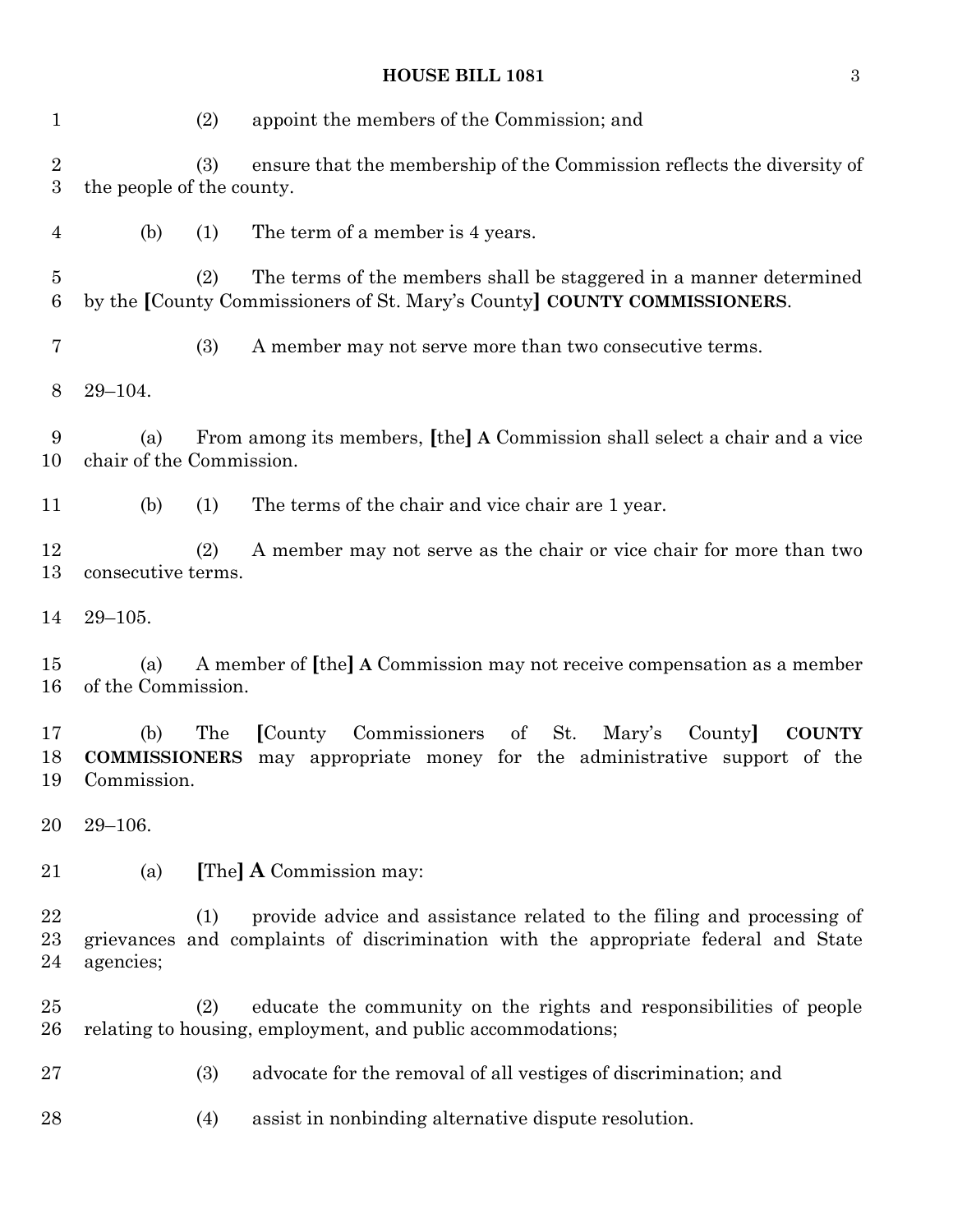#### **HOUSE BILL 1081**

(b) **[**The**] A** Commission shall:

 (1) use its influence and persuasion to direct the efforts of the community to solving problems that many times are the basic reasons for racial tensions; and

 (2) encourage and ensure equal treatment of all people, without regard to race, color, religion, ancestry, national origin, sex, age, marital status, or physical or mental disability, in compliance with federal, State, and local laws and regulations related to housing, employment, and public accommodations.

29–107.

 (a) A person seeking an alternative dispute resolution under this title shall file a written request for alternative dispute resolution within 6 months after the date of the incident giving rise to the request.

 (b) (1) A person who satisfies the time requirements under subsection (a) of this section is deemed to have complied with the requirements of § 20–1004 of the State Government Article.

 (2) **[**The**] A** Commission may provide a copy of a written request filed under subsection (a) of this section to the Maryland Commission on Human Relations to verify the compliance of a party with the requirements of § 20–1004 of the State Government Article.

29–108.

 (a) This section supersedes any contrary provision of the Public Information Act **[**and**],** the St. Mary's County Open Meetings Act**, AND ANY COMPARABLE LOCAL LAW**.

(b) (1) Subject to paragraph (2) of this subsection:

 (i) all activities of **[**the**] A** Commission that relate to an alternative dispute resolution, a grievance, or a complaint of discrimination shall be conducted in confidence and without publicity; and

 (ii) **[**the**] A** Commission may meet in closed session when dealing with an alternative dispute resolution, a grievance, or a complaint of discrimination.

 (2) If all parties involved in an alternative dispute resolution, a grievance, or a complaint of discrimination consent in writing, the activities of **[**the**] A** Commission related to the alternative dispute resolution, grievance, or complaint of discrimination may be conducted publicly.

 (3) Except as provided under § 29–107 of this title, **[**the**] A** Commission shall hold confidential all information concerning an alternative dispute resolution, a